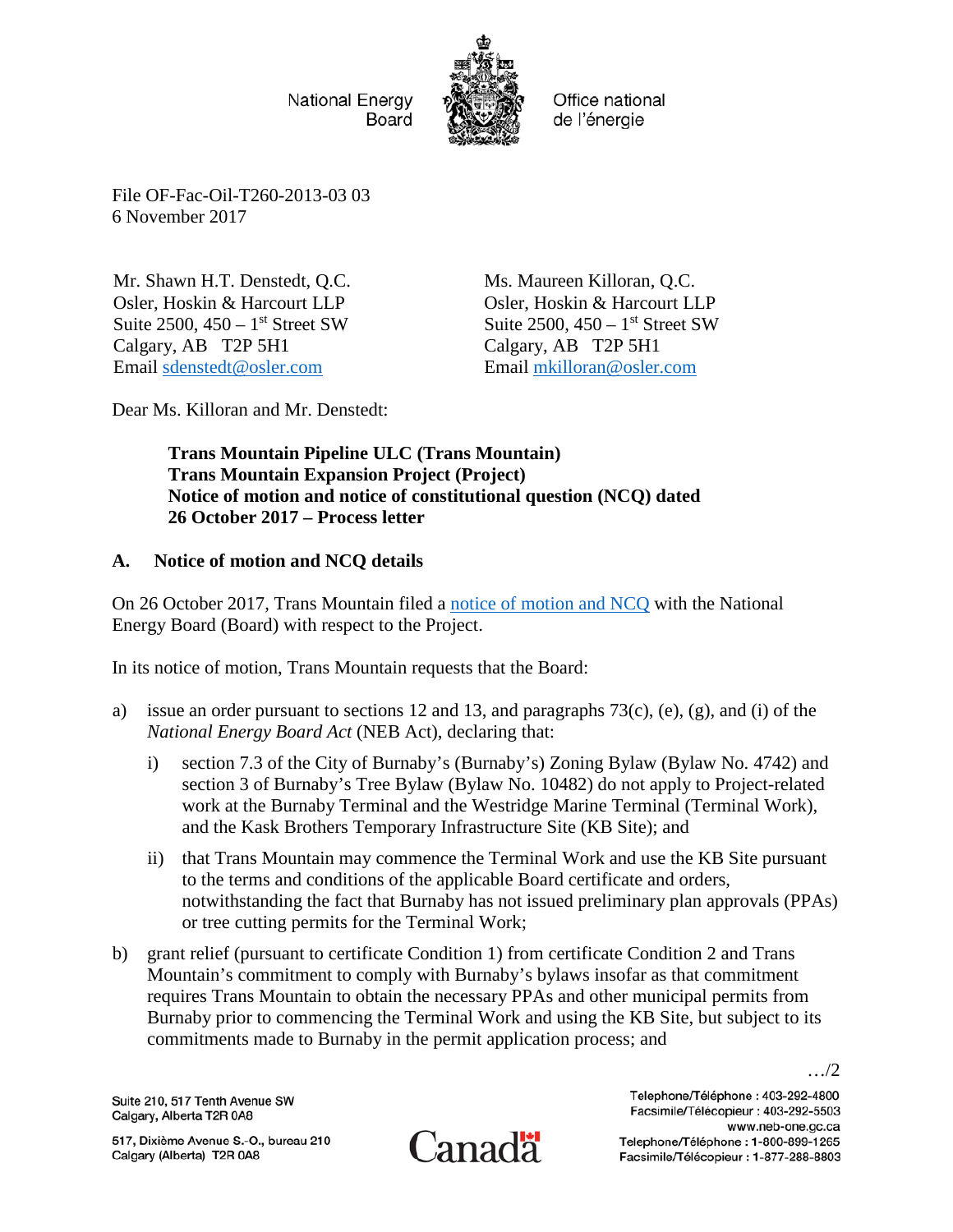c) establish an efficient, fair, and timely process for Trans Mountain to bring similar future matters to the Board for its determination in cases where municipal or provincial permitting agencies unreasonably delay, or fail to issue permits or authorizations in relation to, the Project.

In a subsequent [letter](https://apps.neb-one.gc.ca/REGDOCS/Item/Filing/A87547) filed 3 November 2017, Trans Mountain proposed that the items described in Paragraphs 1b) and c) of its notice of motion be bifurcated into separate motions. The Board notes that Trans Mountain has indicated it will file a separate notice of motion to this effect, but advises all parties to note the comments in Part C of this letter related to the Board's assignment of a Panel to deal with the 26 October 2017 notice of motion.

In its letter and notice of motion, Trans Mountain indicates that it intends to raise constitutional questions in relation to the applicability and operability of certain Burnaby municipal bylaws in the context of the Terminal Work. As such, Trans Mountain intends to seek a determination from the Board on whether the doctrines of interjurisdictional immunity and/or paramountcy apply to relieve Trans Mountain from the obligation to obtain municipal approval under section 7.3 of Burnaby's Zoning Bylaw and section 3 of its Tree Bylaw prior to conducting the Terminal Work.

Trans Mountain further indicates that, in addressing the constitutional questions, it will also address the following related issues:

- 1. Does the Board have the legal authority to determine that Burnaby's specific bylaws that require Trans Mountain to obtain PPAs and tree permits for the Terminal Work are inapplicable, invalid, or inoperative in the context of Trans Mountain's exercise of its powers under section 73 of the NEB Act?
- 2. If so, on the facts before the Board, should the Board find that those bylaws are inapplicable, invalid, or inoperative?

## **B. Submissions received to date**

On 31 October 2017, Burnaby filed a [letter](https://apps.neb-one.gc.ca/REGDOCS/Item/Filing/A87383) raising various concerns regarding Trans Mountain's notice of motion and NCQ.

Subsequently, the Board received a 1 November 2017 [letter of response](https://apps.neb-one.gc.ca/REGDOCS/Item/Filing/A87430) from Trans Mountain, as well as the 3 November 2017 letter referred to above.

Several attorneys general have also made submissions, and Trans Mountain has filed various correspondence it has received from other attorneys general.

The Board notes that it has received correspondence from the attorneys general of [Alberta,](https://apps.neb-one.gc.ca/REGDOCS/Item/Filing/A87466) [Saskatchewan,](https://apps.neb-one.gc.ca/REGDOCS/Item/Filing/A87451) and [British Columbia](https://apps.neb-one.gc.ca/REGDOCS/Item/Filing/A87465) indicating their intent to intervene in this proceeding, as well as correspondence from the Attorney General of [Canada](https://apps.neb-one.gc.ca/REGDOCS/Item/Filing/A87477) and the attorneys general of [Ontario,](https://apps.neb-one.gc.ca/REGDOCS/Item/Filing/A87472) the [Northwest Territories,](https://apps.neb-one.gc.ca/REGDOCS/Item/Filing/A87406) [New Brunswick, Yukon,](https://apps.neb-one.gc.ca/REGDOCS/Item/Filing/A87477) and Newfoundland & Labrador indicating that they do not.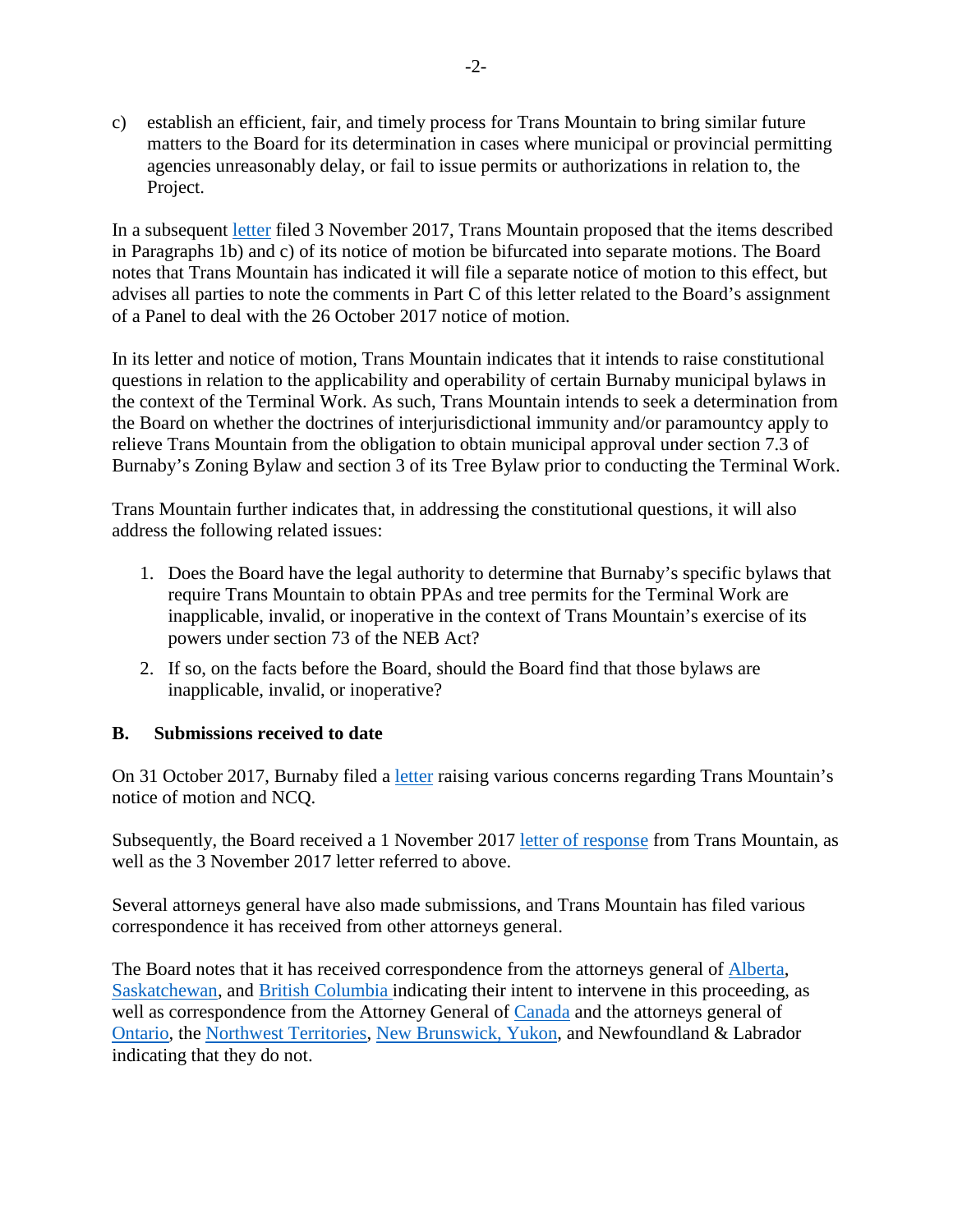## **C. Assigned Panel and mandate**

The Chair of the Board has assigned a Panel to consider the notice of motion, including the constitutional questions raised therein, and to issue decision(s) with respect to the notice of motion, with the exception described below.

Regarding **Paragraph 1c)** of the notice of motion, the assigned Panel does **not** have the mandate to establish a process for Trans Mountain (or others) to bring similar future matters for determination. However, the assigned Panel has been authorized, pursuant to subsection 15(1) of the NEB Act, to report back to the Board and make recommendations for the Board's consideration.

## **D. Process steps and timeline**

The Board notes the evidence filed by way of affidavit as part of Trans Mountain's submissions, and Trans Mountain's request for a process that provides for an expedient outcome, given the nature of the relief being sought. The Board further notes Burnaby's submission that consideration of the matters raised in the notice of motion will require the Board to engage in a detailed factual assessment, and that it expressed a desire to cross-examine on Trans Mountain's affidavit, and to prepare its own evidentiary filings.

The Board further notes the general requirement of subsection 57(2) of the *Federal Courts Act*  with respect to providing 10 days' notice to attorneys general regarding the NCQ, as well as the comments pertaining to timelines received to date from the attorneys general of Saskatchewan and British Columbia.

The Board will use the following process steps and timeline to hear the notice of motion and NCQ. Please note where each step pertains to either the notice of motion, the NCQ, or both. **All deadlines for filings are noon, Calgary time, on the indicated date.**

| Date or<br>deadline(2017) | <b>Event/step</b>                                                                                                                                                                                        |
|---------------------------|----------------------------------------------------------------------------------------------------------------------------------------------------------------------------------------------------------|
| 8 November                | Attorneys general who have not already indicated their intent to make<br>submissions in response to the NCQ must indicate their intention to the<br>Board in writing.                                    |
| 17 November               | <b>Burnaby</b> must file its submissions regarding the notice of motion<br>including any evidence upon which it intends to rely, by way of sworn<br>affidavit.                                           |
| 22 November               | <b>Trans Mountain</b> must file its reply evidence, if any, by way of sworn<br>affidavit.                                                                                                                |
| 24 November               | Burnaby, Trans Mountain, and any attorneys general who have<br><b>indicated their intention to intervene</b> in this matter must file written<br>submissions in respect of the constitutional questions. |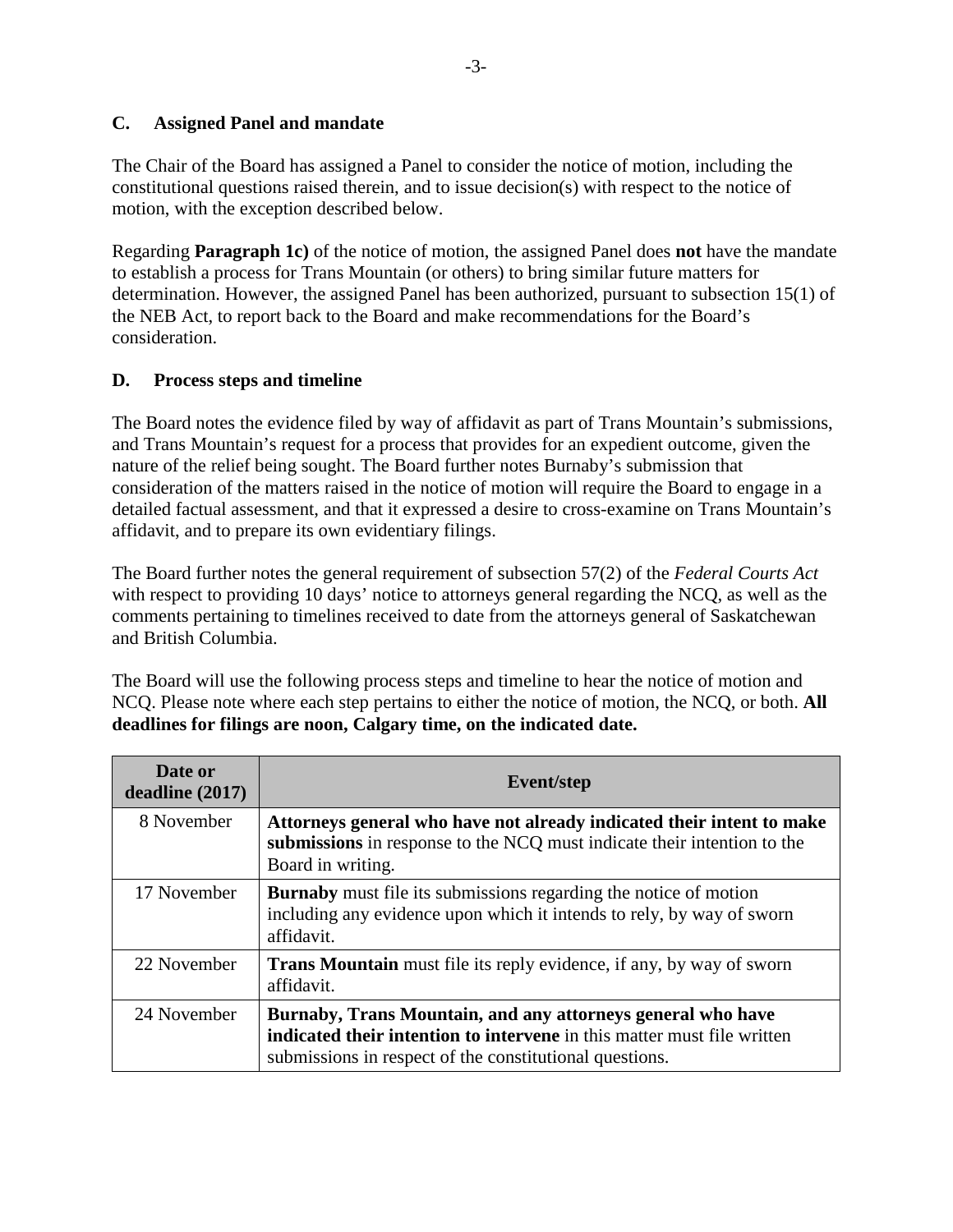| Date or<br>deadline (2017) | <b>Event/step</b>                                                                                                                                                                                                                                                                                                                                                    |
|----------------------------|----------------------------------------------------------------------------------------------------------------------------------------------------------------------------------------------------------------------------------------------------------------------------------------------------------------------------------------------------------------------|
| 29 November                | <b>Burnaby and Trans Mountain</b> must appear before the Panel, for the<br>purposes of cross-examining each other's affiants, in the Board's hearing<br>room in Calgary. The Board will provide up to two hours for each of<br>these parties to cross-examine the others' affiants. At the conclusion of<br>cross-examination the evidentiary record will be closed. |
| 1 December                 | Supplementary written briefs of argument following cross-examination<br>must be filed by any party that wishes to do so.                                                                                                                                                                                                                                             |
| 4 December                 | The Board will hear oral summary argument in its hearing room in<br>Calgary. Trans Mountain will present its argument first, followed by all<br>other parties, in an order to be determined. Trans Mountain will have a<br>right of reply.                                                                                                                           |

Should any process adjustments be required or made in future, the Board will communicate them.

For any questions about the process to hear Trans Mountain's notice of motion and NCQ, please contact the Board's legal counsel, Mark Watton, at 403-389-2069 (toll free 1-800-899-1265).

Yours truly,

*Original signed by S. Young* 

Sheri Young Secretary of the Board

c.c. Mr. Gregory J. McDade, Q.C., Ratcliff & Company LLP, Representative for the City of Burnaby, Email [gmcdade@ratcliff.com](mailto:gmcdade@ratcliff.com)

The Honourable Jody Wilson-Raybould, Attorney General of Canada, Email [jody.wilson-raybould@parl.gc.ca](mailto:jody.wilson-raybould@parl.gc.ca)

The Honourable Kathleen Ganley, Solicitor General of Alberta, Email [ministryofjustice@gov.ab.ca](mailto:ministryofjustice@gov.ab.ca) 

The Honourable David Eby, Attorney General of British Columbia, Email [jag.minister@gov.bc.ca](mailto:jag.minister@gov.bc.ca) 

The Honourable Heather Stefanson, Attorney General of Manitoba, Email [minjus@leg.gov.mb.ca](mailto:minjus@leg.gov.mb.ca) 

The Honourable Serge Rousselle, Attorney General of New Brunswick, Email [serge.rousselle@gnb.ca](mailto:serge.rousselle@gnb.ca)